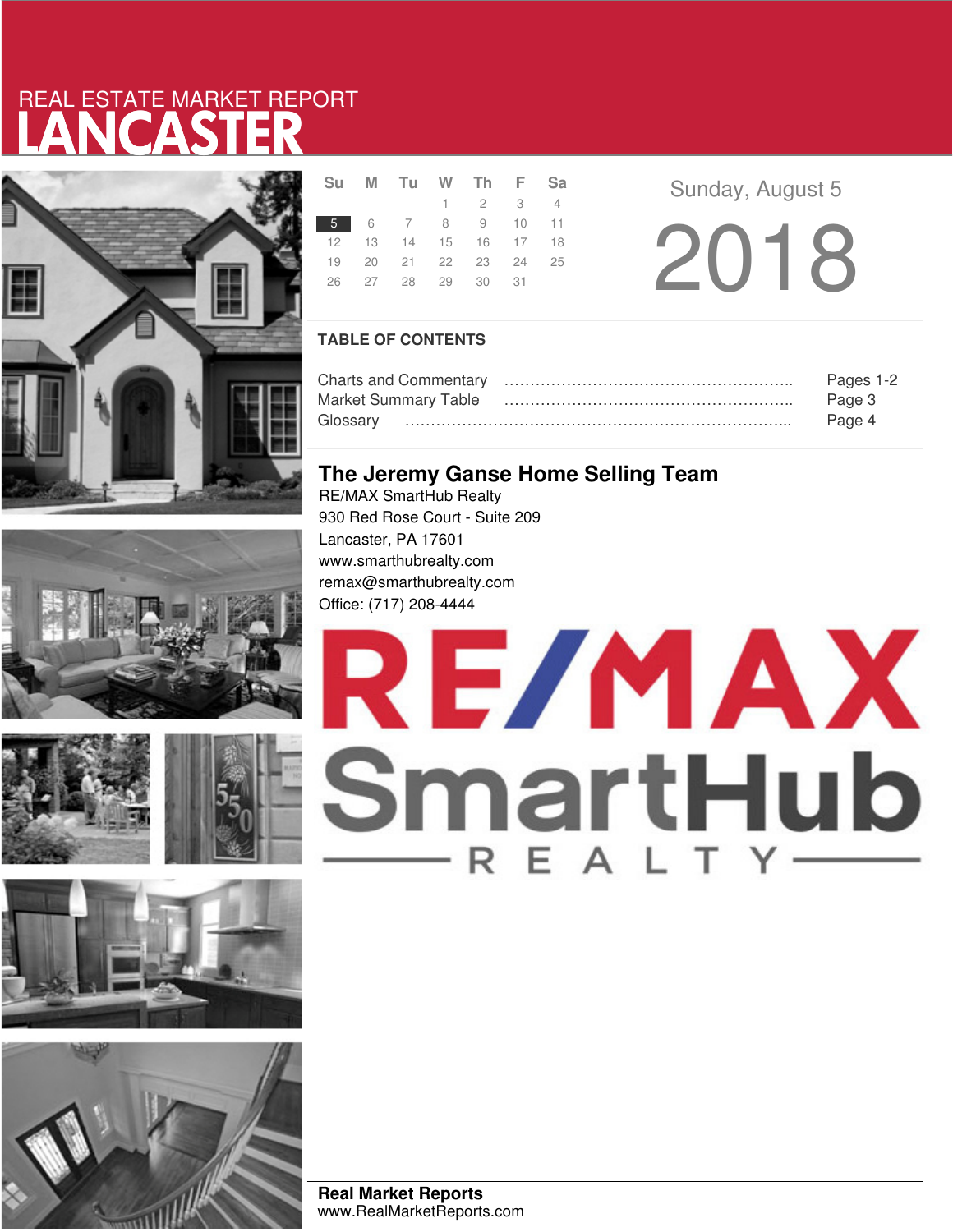

Sunday, August 5, 2018

## The Jeremy Ganse Home Selling Team

remax@smarthubrealty.com RE/MAX SmartHub Realty Office: (717) 208-4444

at the real estate market. Currently there are 884 sales pending in the market overall, leaving 1346 listings still for sale. The resulting pending ratio is 39.6% (884 divided by 2,230). So you might be asking yourself, that's great... but what exactly does it mean? I'm glad you asked! *Let's take a look*

The pending ratio indicates the supply & demand of the market. Specifically, a high ratio means that listings are in demand and quickly going to contract. Alternatively, a low ratio means there are not enough qualified buyers for the existing supply.

**"Current inventory is described as mildly active."**

Taking a closer look, we notice that the \$150K - \$200K price range has a relatively large number of contracts pending sale.

We also notice that the \$150K - \$200K price range has a relatively large inventory of properties for sale at 209 listings. The average list price (or asking price) for all properties in this market is \$322,227.





A total of 3031 contracts have closed in the last 6 months with an average sold price of \$221,071. Breaking it down, we notice that the \$150K - \$200K price range contains the highest number of sold listings.

Alternatively, a total of 820 listings have failed to sell in that same period of time. Listings may fail to sell for many reasons such as being priced too high, having been inadequately marketed, the property was in poor condition, or perhaps the owner had second thoughts about selling at this particular time. The \$200K - \$250K price range has the highest number of off-market listings at 128 properties.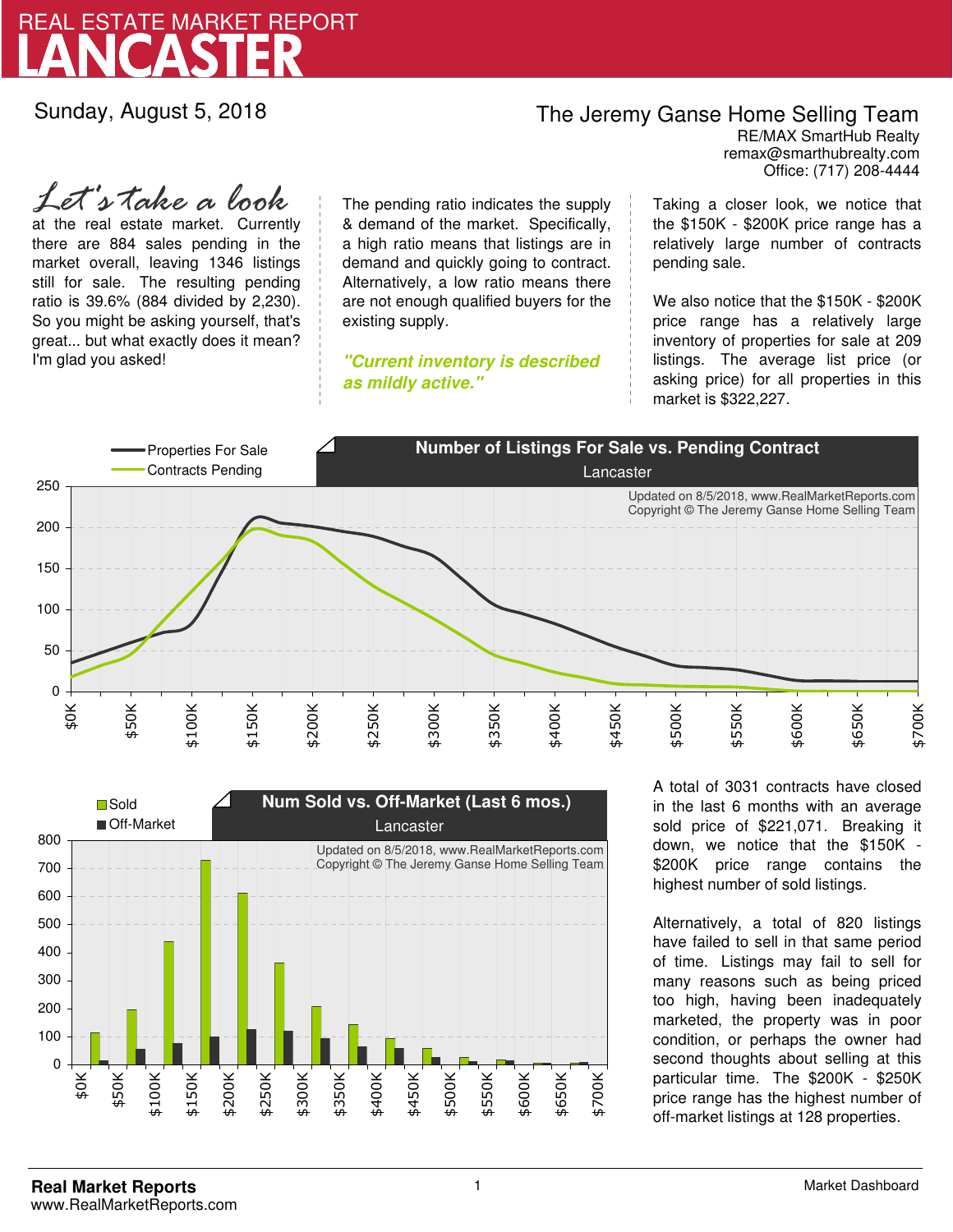# LANCASTER REAL ESTATE MARKET REPORT

## Sunday, August 5, 2018

# The Jeremy Ganse Home Selling Team

remax@smarthubrealty.com RE/MAX SmartHub Realty Office: (717) 208-4444

Looking at the chart to the right, you might be wondering why average days on market (DOM) is important. This is a useful measurement because it can help us to determine whether we are in a buyer's market (indicated by high DOM), or a seller's market (indicated by low DOM). Active listings (properties for sale) have been on the market for an average of 119 days.

Analysis of sold properties for the last six months reveals an average sold price of \$221,071 and 47 days on market. Notice that properties in the \$150K - \$200K price range have sold quickest over the last six months.

The recent history of sales can be seen in the two charts below. The average sold price for the last 30 days was \$219,436 with an average DOM of 39 days.

Since the recent DOM is less than the average DOM for the last 6 months, it is a positive indicator for demand. It is always important to realize that real estate markets can fluctuate due to many factors, including shifting interest rates, the economy, or seasonal changes.



### **"The average list-to-sales ratio for this area is 98.1%."**

Ratios are simple ways to express the difference between two values such as list price and sold price. In our case, we typically use the list-to-sale ratio to determine the percentage of the final list price that the buyer ultimately paid. It is a very common method to help buyers decide how much to offer on a property.

Analysis of the absorption rate indicates an inventory of 2.7 months based on the last 6 months of sales. This estimate is often used to determine how long it would take to sell off the current inventory of properties if all conditions remained the same. It is significant to mention that this estimate does not take into consideration any additional properties that will come onto the market in the future.



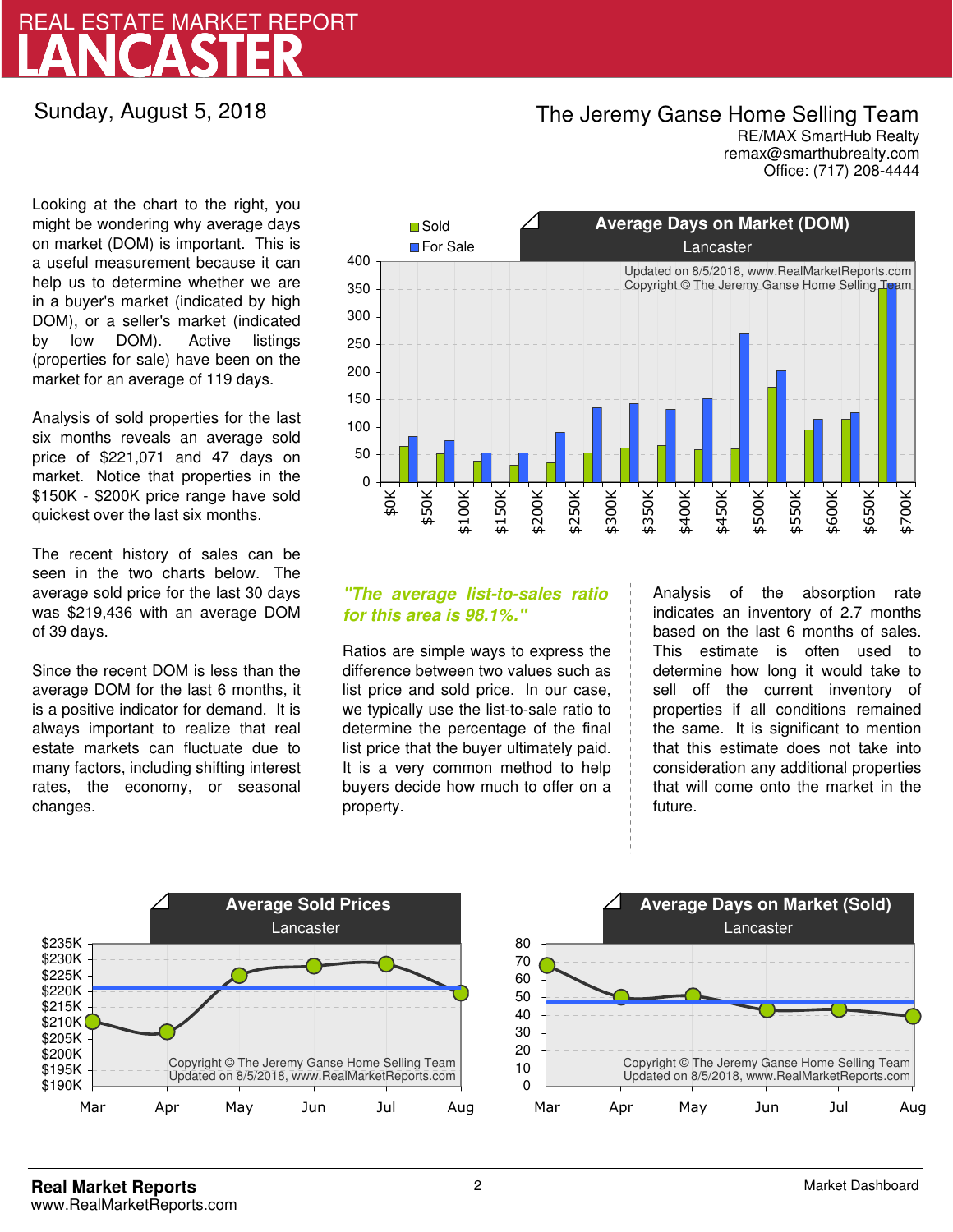# LANCASTER REAL ESTATE MARKET REPORT

Sunday, August 5, 2018

# The Jeremy Ganse Home Selling Team

remax@smarthubrealty.com RE/MAX SmartHub Realty Office: (717) 208-4444

|                                    |           | <b>Contracts Pending [2]</b> |            |                   |                               |         | Off-Market in the Last 6 Months [3] |                |            |                   |                   | <b>Absorption Rate</b> |         |              |      |
|------------------------------------|-----------|------------------------------|------------|-------------------|-------------------------------|---------|-------------------------------------|----------------|------------|-------------------|-------------------|------------------------|---------|--------------|------|
| For Sale <sup>[1]</sup>            |           |                              |            |                   | Sold in the Last 6 Months [4] |         |                                     |                |            |                   |                   |                        |         |              |      |
| <b>Price Range</b>                 |           | Total                        | Avg        | Avg               | Total                         | Pending | <b>Total</b>                        | Total          | Avg        | Avg Orig          | Avg               | Avg                    | List to |              | Mos. |
| Min.                               | Max.      | <b>Num</b>                   | <b>DOM</b> | <b>List Price</b> | <b>Num</b>                    | Ratio   | <b>Num</b>                          | <b>Num</b>     | <b>DOM</b> | <b>List Price</b> | <b>List Price</b> | <b>Sold Price</b>      |         | <b>Sales</b> |      |
| \$0                                | \$49,999  | 35                           | 83         | \$34,442          | 18                            | 34.0%   | 16                                  | 115            | 66         | \$46,826          | \$44,077          | \$32,395               |         | 73.5%        | 1.8  |
| \$50,000                           | \$99,999  | 60                           | 77         | \$73,660          | 46                            | 43.4%   | 57                                  | 196            | 53         | \$82,473          | \$79,750          | \$75,949               |         | 95.2%        | 1.8  |
| \$100,000                          | \$149,999 | 83                           | 54         | \$131,012         | 122                           | 59.5%   | 78                                  | 440            | 38         | \$133,448         | \$131,924         | \$129,076              |         | 97.8%        | 1.1  |
| \$150,000                          | \$199,999 | 209                          | 53         | \$178,479         | 197                           | 48.5%   | 99                                  | 729            | 31         | \$181,024         | \$177,732         | \$175,537              |         | 98.8%        | 1.7  |
| \$200,000                          | \$249,999 | 201                          | $90\,$     | \$228,481         | 183                           | 47.7%   | 128                                 | 613            | 36         | \$228,029         | \$226,477         | \$223,683              |         | 98.8%        | 2.0  |
| \$250,000                          | \$299,999 | 189                          | 136        | \$277,069         | 129                           | 40.6%   | 122                                 | 364            | 54         | \$278,397         | \$275,528         | \$271,795              |         | 98.6%        | 3.1  |
| \$300,000                          | \$349,999 | 165                          | 143        | \$326,645         | 89                            | 35.0%   | 93                                  | 207            | 62         | \$327,597         | \$326,433         | \$321,030              |         | 98.3%        | 4.8  |
| \$350,000                          | \$399,999 | 106                          | 132        | \$377,526         | 45                            | 29.8%   | 64                                  | 145            | 67         | \$380,870         | \$376,185         | \$371,952              |         | 98.9%        | 4.4  |
| \$400,000                          | \$449,999 | 83                           | 151        | \$427,754         | 24                            | 22.4%   | 59                                  | 95             | 60         | \$429,966         | \$425,856         | \$420,441              |         | 98.7%        | 5.2  |
| \$450,000                          | \$499,999 | 55                           | 269        | \$479,769         | 10                            | 15.4%   | 28                                  | 58             | 61         | \$476,967         | \$478,425         | \$471,047              |         | 98.5%        | 5.7  |
| \$500,000                          | \$549,999 | 32                           | 202        | \$529,038         | $\overline{7}$                | 17.9%   | 13                                  | 28             | 173        | \$552,303         | \$542,196         | \$524,592              |         | 96.8%        | 6.9  |
| \$550,000                          | \$599,999 | 27                           | 115        | \$577,600         | 6                             | 18.2%   | 15                                  | 17             | 96         | \$608,828         | \$594,305         | \$573,840              |         | 96.6%        | 9.5  |
| \$600,000                          | \$649,999 | 14                           | 126        | \$639,278         | 1                             | 6.7%    | 5                                   | $\overline{7}$ | 115        | \$652,224         | \$635,781         | \$623,254              |         | 98.0%        | 12.0 |
| \$650,000                          | \$699,999 | 13                           | 362        | \$684,538         | 1                             | 7.1%    | 8                                   | $\overline{7}$ | 352        | \$761,943         | \$718,414         | \$667,571              |         | 92.9%        | 11.1 |
| \$700,000                          | $\ddot{}$ | 74                           | 160        | \$1,019,561       | $\boldsymbol{6}$              | 7.5%    | 35                                  | 10             | 270        | \$1,247,157       | \$1,026,626       | \$951,526              |         | 92.7%        | 44.4 |
| <b>Market Summary &gt;&gt;&gt;</b> |           | 1,346                        | 119        | \$322,227         | 884                           | 39.6%   | 820                                 | 3,031          | 47         | \$228,666         | \$225,269         | \$221,071              |         | 98.1%        | 2.7  |

Status = [1] ACT; [2] PND; [3] WTH, EXP, CNL; [4] CLS

CountyOrParish = Lancaster

PropertyType = Residential

1

Date Range = 02/04/2018 to 08/05/2018 control be accurate but not guaranteed.